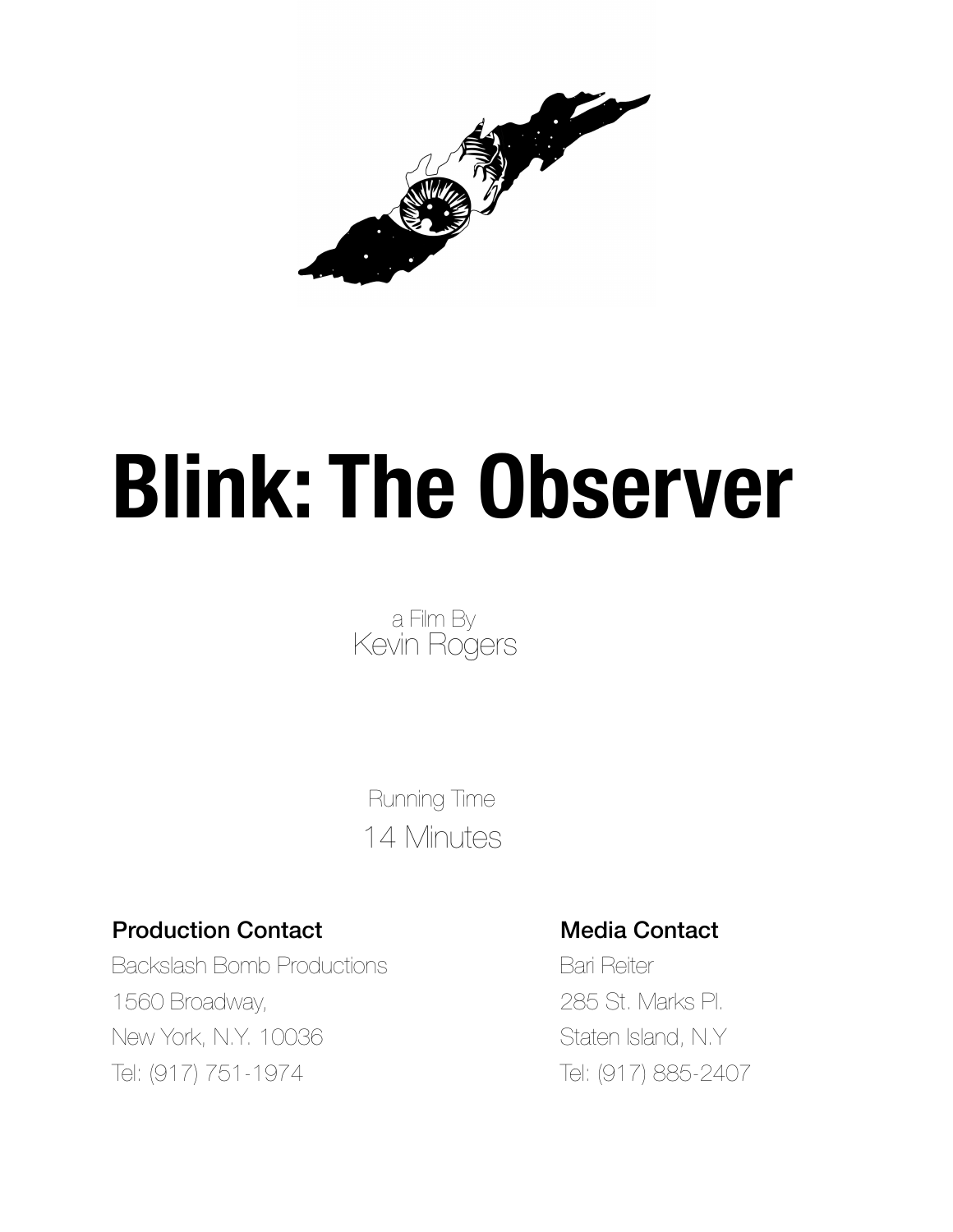**A BACKSLASH BOMB PRODUCTION** 

# **"BLINK: THE OBSERVER"**

## **A SHORT FILM DIRECTED BY KEVIN ROGERS RELEASE OF THE SHORT & LAUNCH OF CROWD FUNDING FOR THE FEATURE**

*Blink: The Observer*, an original short film by director **Kevin Rogers** of Backslash Bomb Productions, will be released at an event on December 18th at 5050 Skate Park. The film stars **Ben Katz**, **Sarabeth Steckrerl**, **Swann Gruen**, **Kyle Cherry**, and **Harris Doran**. The event will also feature the launch of the crowdfunding campaign for *Blink*, a feature film based on the events that began in *Blink: The Observer.* After December 18th, *Blink: The Observer* will be available on the crowdfunding page for *Blink*. *Blink* is slated for official production in the spring of 2016, with a projected release in late 2016. Rogers is best known for his work on the acclaimed feature-length documentary Mount Lawrence, which was recently screened in New York's Soho International Film Festival, in addition to other international festivals and events.

### **Blink: The Observer (the prologue)-**

Jacob's world is turned upside down when a giant eye appears in the sky, eventually sending civilization into a free-fall. Crops fail and governments collapse, creating a void that is quickly filled by cults who prey on the lonely, the vulnerable, the fearful, and the optimistic. As Jacob attempts to make sense of the world around him, his two friends grow increasingly concerned for his well being.

### **Blink (the feature film)-**

In the wake of his family's brutal murder, Noah sets out in search of his brother and the group he believes to be responsible. When he finds himself stranded in a small town, Noah takes up with Mari, a fellow castaway. Wandering through a crumbling infrastructure of a world beset by famine, the two form an unlikely friendship. Their relationship is tested when Mari reveals her desire to join the same cult as Noah's brother, forcing Noah forced which is more important- his anger or their friendship.

For more information, please visit [blinkafilm.com](http://blinkafilm.com)

**Backslash Bomb Productions** focuses on narrative and documentary style projects. With a background in production, development, post, and web-driven content, the company strives to bring strong, engaging stories to life. Its most recent film, *Mount Lawrence*, an award winning documentary currently is touring the festival circuit. Mount Lawrence has been presented at film festivals including the SOHO International Film Festival Austin Film Festival, Santa Barbara International Film Festival, Cincinnati Film Festival, Sidewalk Film Festival and Hoboken International Film Festival, among others.

**Kevin Rogers (Writer/Director)** is a native Staten Islander. Rogers has been working in film in the New York City area since 2006. Recently awarded Best Documentary Editing Award from the Colorado International Film Festival for his work on the feature documentary *Mount Lawrence*, which is an award winning documentary currently traveling the festival circuit and represented by Circus Road Films. The Fredericksburg Standard said of Mount Lawrence — it "is perhaps the most compelling independent documentary in quite some time and definitely the most visually spectacular." In 2009 Rogers established Backslash Bomb (BSB) Productions and has been creating original creative content for brands, companies, and artist. Rogers is the NY director for the Television Academy which is based in L.A.